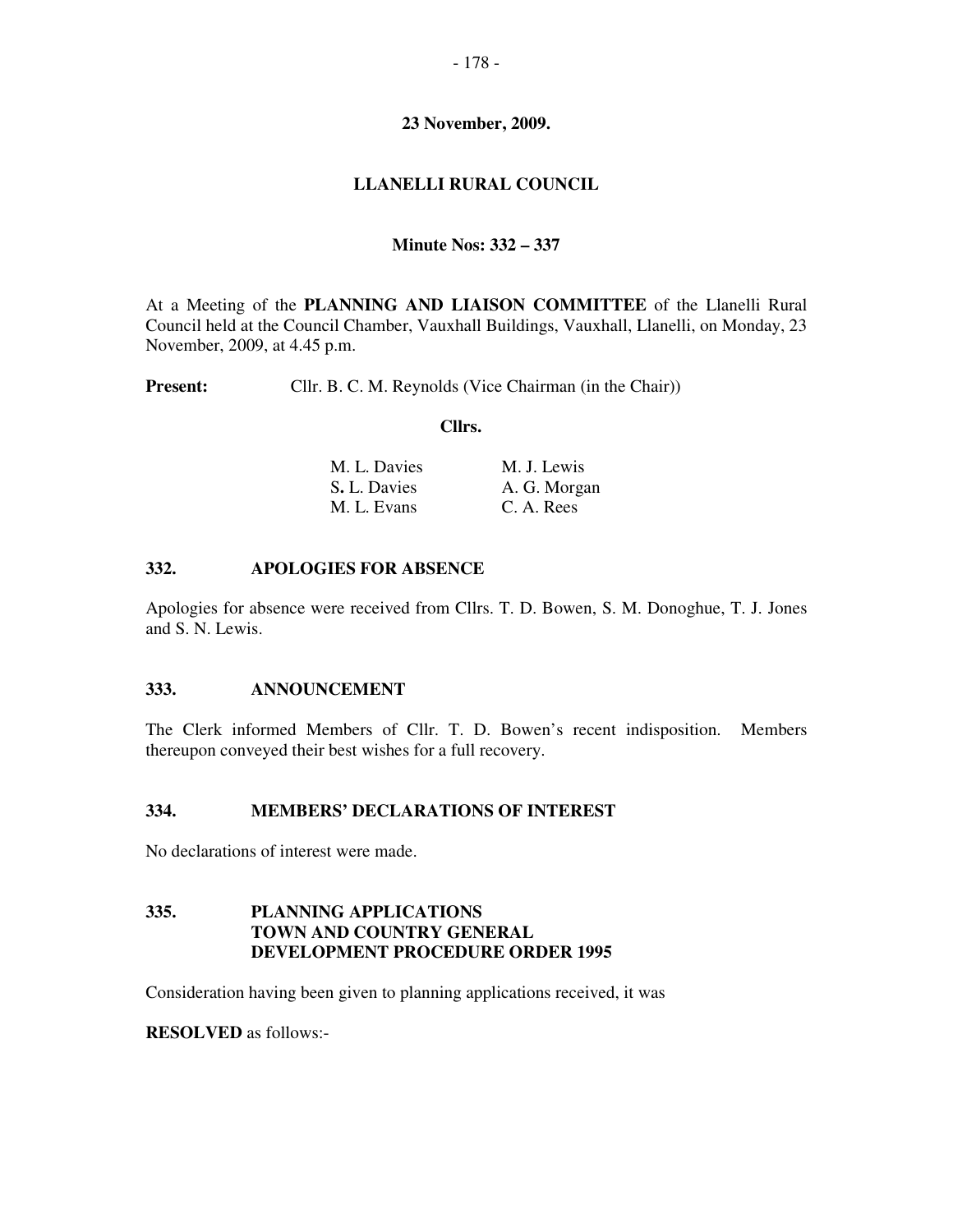# **23 November, 2009.**

| <b>Application No./</b><br><b>Development</b>                                                                                                                                             | <b>Applicant/Location</b>                                                                                                                                                  | <b>Recommendation</b>                                                                                                       |  |
|-------------------------------------------------------------------------------------------------------------------------------------------------------------------------------------------|----------------------------------------------------------------------------------------------------------------------------------------------------------------------------|-----------------------------------------------------------------------------------------------------------------------------|--|
| S/21972<br>Garage rebuild                                                                                                                                                                 | Mr Lucas<br>70 Gelli Road<br>Llanelli                                                                                                                                      | NO OBJECTION                                                                                                                |  |
|                                                                                                                                                                                           | Consent was required to demolish existing sub standard garage and rebuild.                                                                                                 |                                                                                                                             |  |
| S/21987<br>Signage                                                                                                                                                                        | Halfords Ltd<br><b>Unit 10B/11</b><br>Pemberton Retail Park<br>Pemberton<br>Llanelli                                                                                       | NO OBJECTION                                                                                                                |  |
| Consent was required for new signage.                                                                                                                                                     |                                                                                                                                                                            |                                                                                                                             |  |
| S/21989<br>Extension                                                                                                                                                                      | Ms C Evans-Williams<br><b>Ivy Cottage</b><br>Horeb<br>Five Roads<br>Llanelli                                                                                               | NO OBJECTION<br>provided the proposed<br>extension was subordinate<br>to the main dwelling in<br>terms of scale and design. |  |
| Consent was required for proposed two storey extension (resubmission of application<br>ref.S/19962 refused on 10.11.08).                                                                  |                                                                                                                                                                            |                                                                                                                             |  |
| S/22007<br>Extension                                                                                                                                                                      | Mr A Jones<br>Arfryn<br>Horeb Road<br>Five Roads<br>Llanelli                                                                                                               | NO OBJECTION<br>provided the extensions<br>were subordinate to the<br>main dwelling in terms of<br>scale and design.        |  |
| Consent was required for proposed single and two storey rear extension to replace existing<br>garage, front entrance porch, detached garage with external works and internal alterations. |                                                                                                                                                                            |                                                                                                                             |  |
| 336.                                                                                                                                                                                      | NOBEL BANKS AREA 476 AGGREGATE DREDGING LICENCE -<br><b>PROPOSED VARIATION</b>                                                                                             |                                                                                                                             |  |
|                                                                                                                                                                                           | Further to Minute No. 256, correspondence was received from the Marine Consents Officer,<br>Marine Consents Unit, Welsh Assembly Government (WAG) seeking the views of the |                                                                                                                             |  |

Marine Consents Unit, Welsh Assembly Government (WAG) seeking the views of the Council on the proposed variation to increase the maximum annual extraction at Nobel Banks. WAG had received an application from Llanelli Sand Dredging Ltd under Regulation 10(1) of the Environmental Impact Assessment and Natural Habitats (Extraction of Minerals by Marine Dredging) (Wales) Regulations 2007 for permission to extract marine aggregate from Nobel Banks (Area 476).